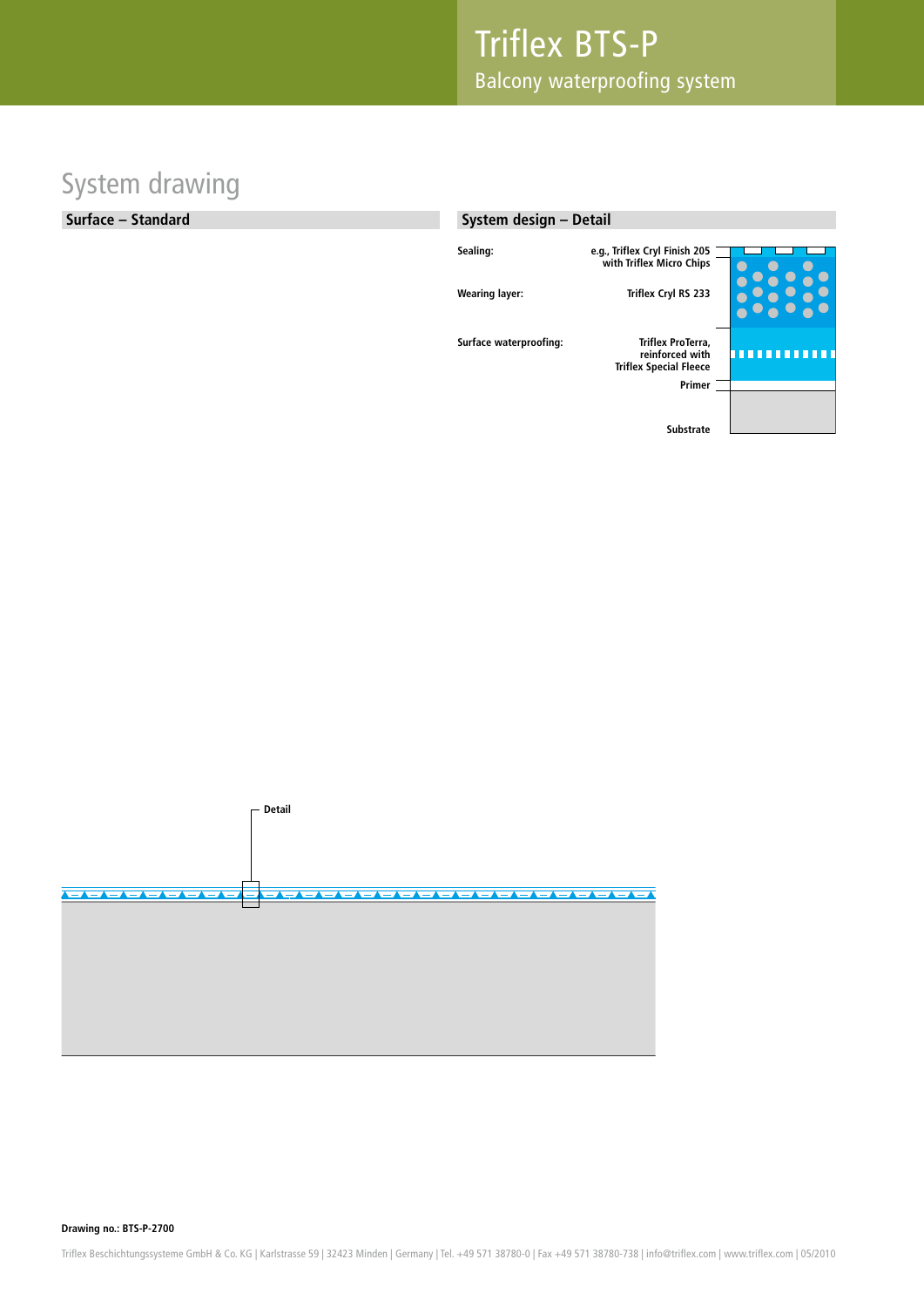# System drawing

#### **Surface – Triflex BTS-P (S1), flame retardant version**

#### **System design – Detail**

| Sealing:               | <b>Triflex Cryl Finish S1</b><br>with Triflex Micro Chips                       |  |
|------------------------|---------------------------------------------------------------------------------|--|
| <b>Wearing layer:</b>  | Triflex Cryl RS 233 S1                                                          |  |
| Surface waterproofing: | Triflex ProTerra,<br>reinforced with<br><b>Triflex Special Fleece</b><br>Primer |  |
|                        | <b>Substrate</b>                                                                |  |



**Drawing no.: BTS-P-2701**

Triflex Beschichtungssysteme GmbH & Co. KG | Karlstrasse 59 | 32423 Minden | Germany | Tel. +49 571 38780-0 | Fax +49 571 38780-738 | info@triflex.com | www.triflex.com | 05/2010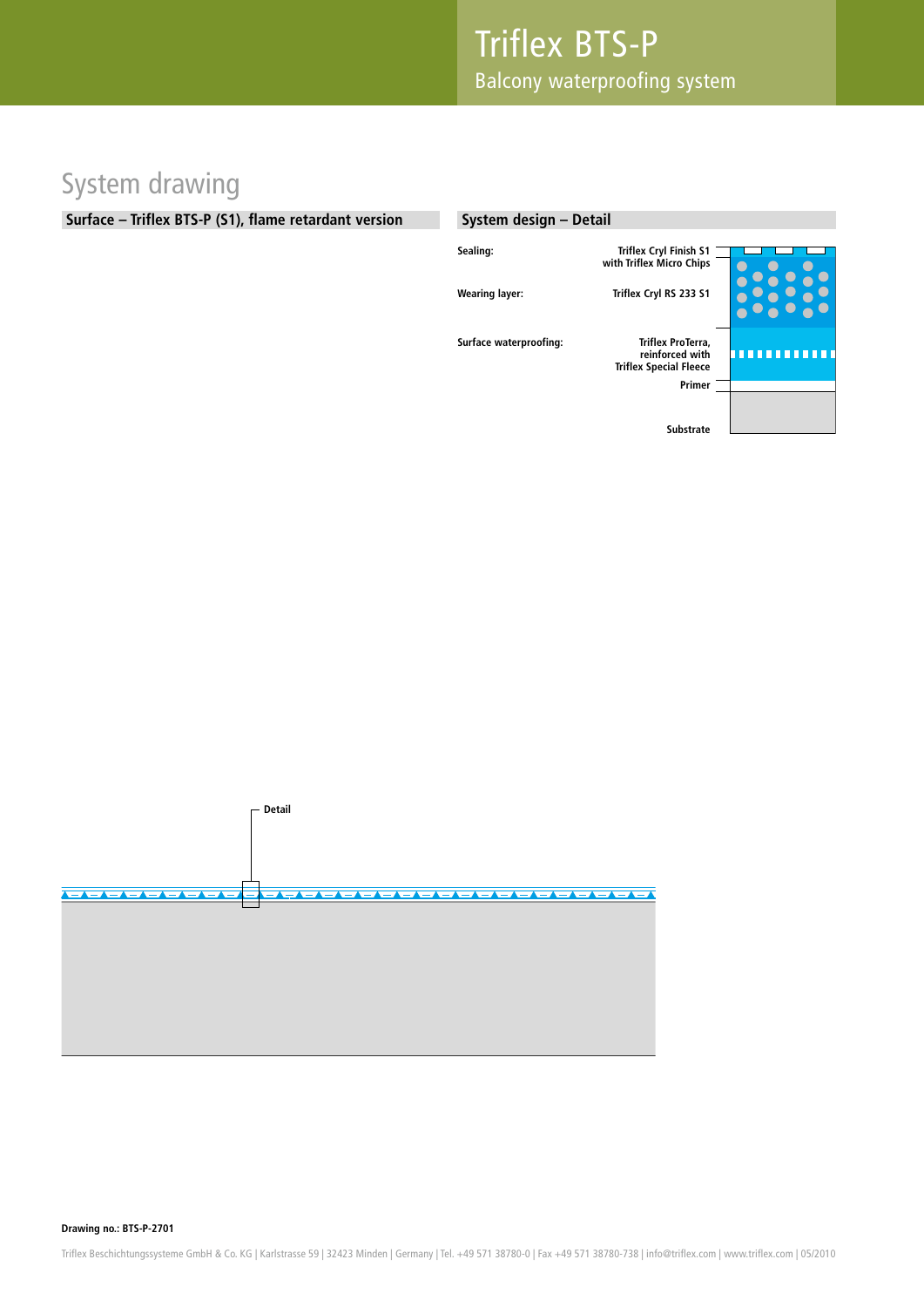# System drawing



**Min. 5 cm**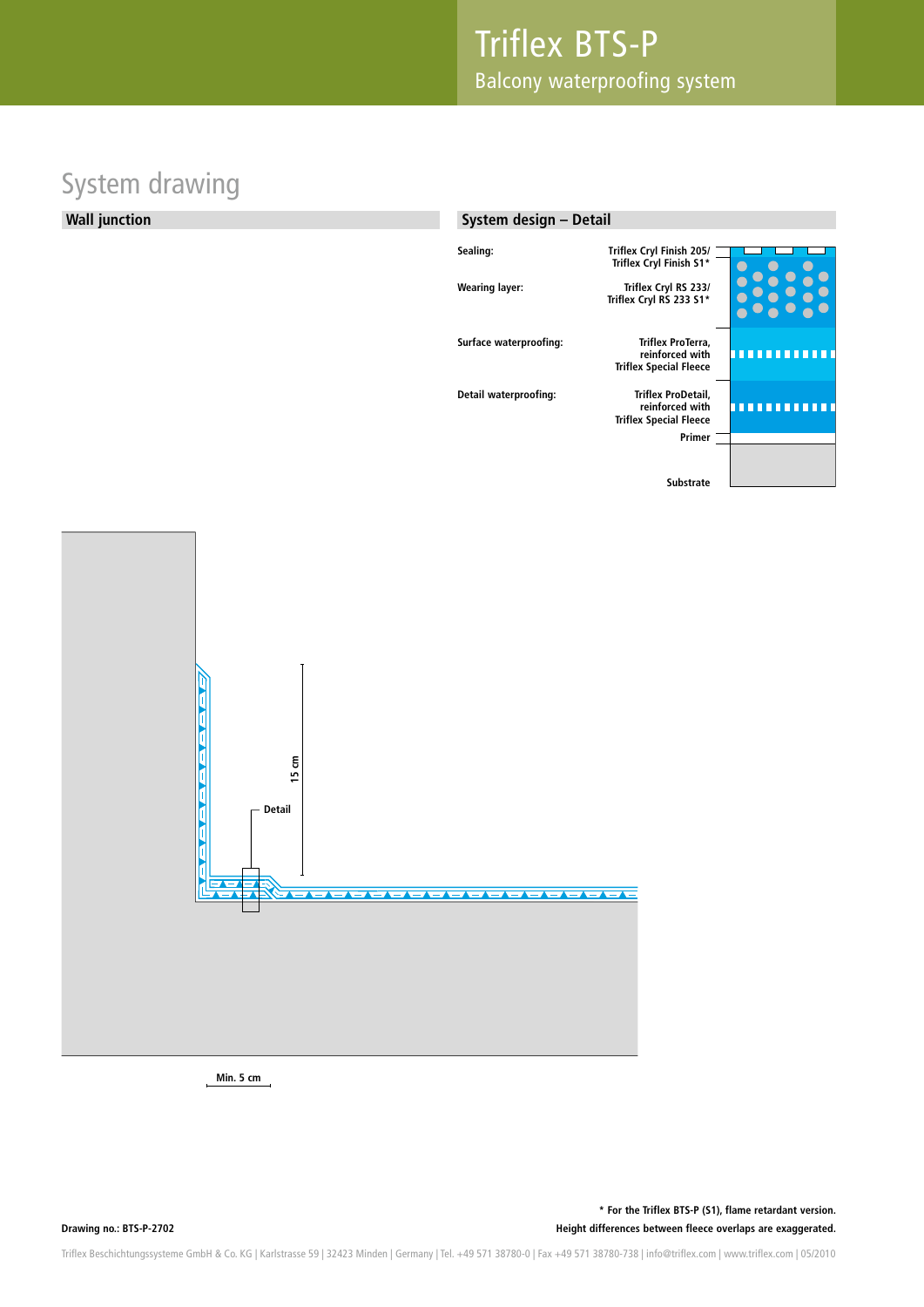# System drawing

#### **Gully**

#### **System design – Detail**

| Sealing:               | Triflex Cryl Finish 205/<br>Triflex Cryl Finish S1*                              |  |
|------------------------|----------------------------------------------------------------------------------|--|
| <b>Wearing layer:</b>  | Triflex Cryl RS 233/<br>Triflex Cryl RS 233 S1*                                  |  |
| Surface waterproofing: | Triflex ProTerra,<br>reinforced with<br><b>Triflex Special Fleece</b>            |  |
| Detail waterproofing:  | Triflex ProDetail,<br>reinforced with<br><b>Triflex Special Fleece</b><br>Primer |  |
|                        | <b>Substrate</b>                                                                 |  |



**Drawing no.: BTS-P-2703**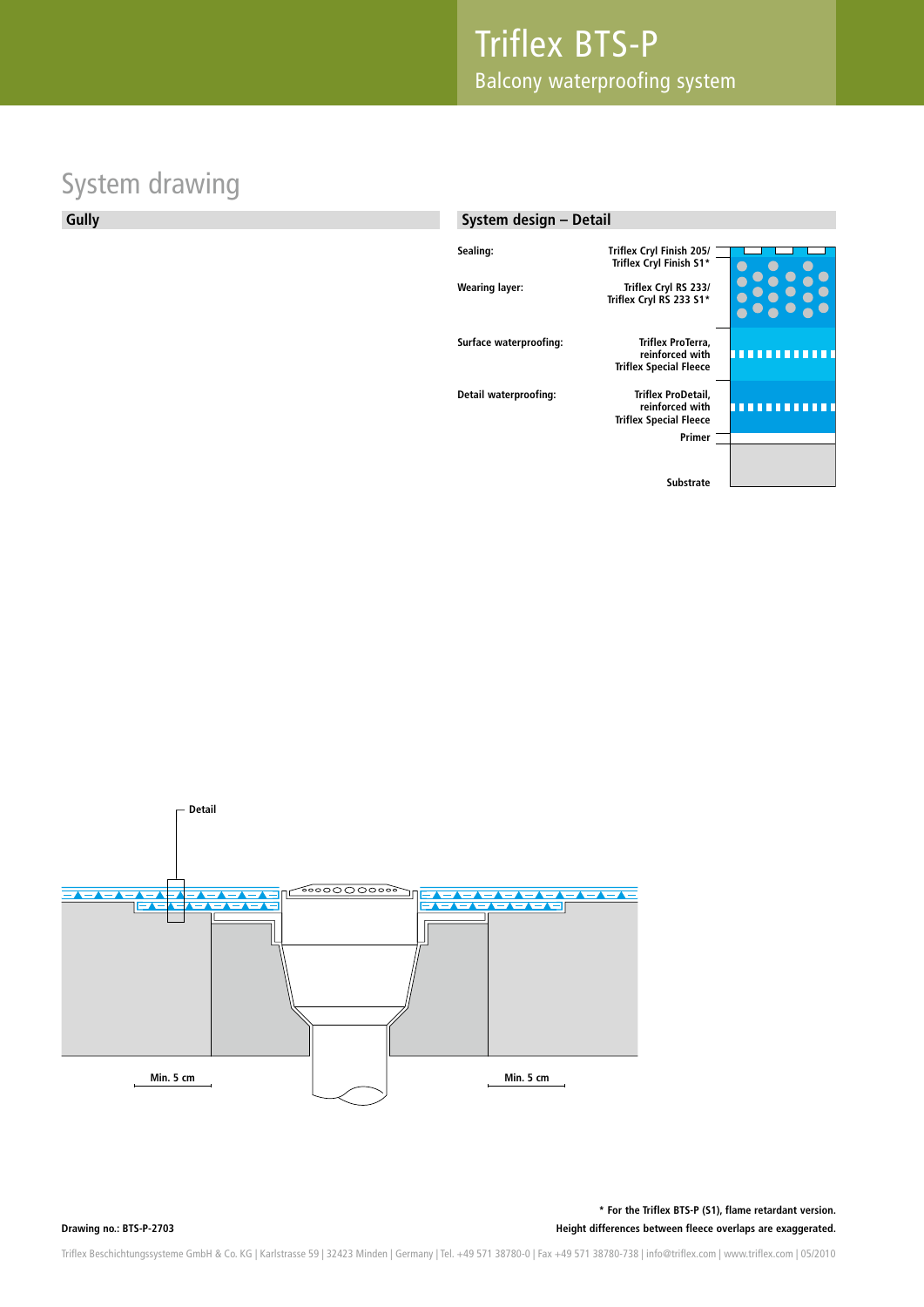# System drawing

#### **Prop connector / penetration**

| System design - Detail |                                                                                  |  |
|------------------------|----------------------------------------------------------------------------------|--|
| Sealing:               | Triflex Cryl Finish 205/<br>Triflex Cryl Finish S1*                              |  |
| <b>Wearing layer:</b>  | Triflex Cryl RS 233/<br>Triflex Cryl RS 233 S1*                                  |  |
| Surface waterproofing: | Triflex ProTerra,<br>reinforced with<br><b>Triflex Special Fleece</b>            |  |
| Detail waterproofing:  | Triflex ProDetail,<br>reinforced with<br><b>Triflex Special Fleece</b><br>Primer |  |
|                        | <b>Substrate</b>                                                                 |  |



**Drawing no.: BTS-P-2704**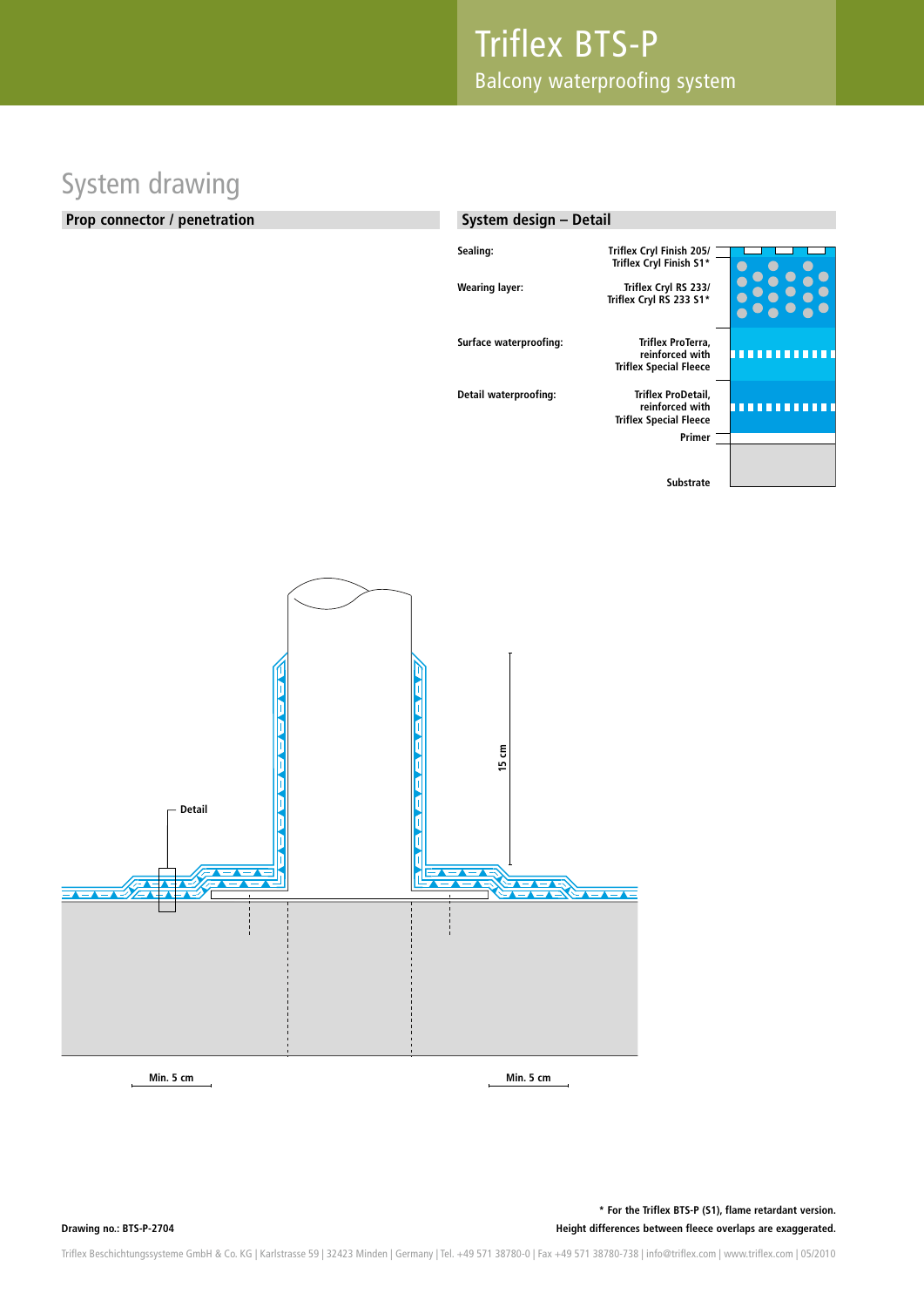#### System drawing

#### **Leading edge with bracket-mounted gutter**

#### **System design – Detail Sealing: Triflex Cryl Finish 205/ Triflex Cryl Finish S1\* Wearing layer: Triflex Cryl RS 233/ Triflex Cryl RS 233 S1\* Surface waterproofing: Triflex ProTerra, reinforced with** п **TTTTT Triflex Special Fleece Detail waterproofing: Triflex ProDetail,**  . . . . . . . . . . . **reinforced with Triflex Special Fleece Primer Substrate**

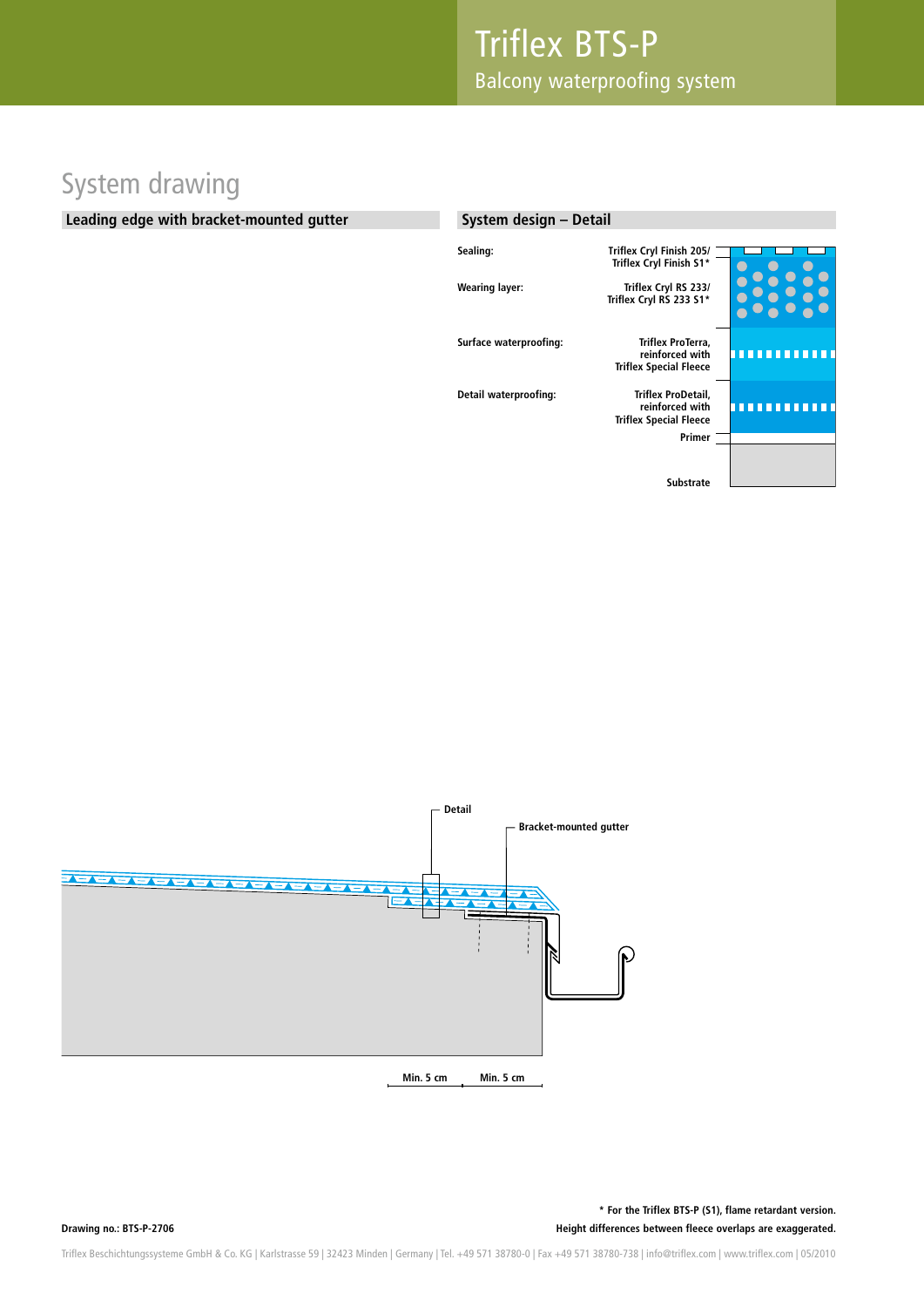### System drawing

#### **Leading edge with edge finishing profile**

| System design - Detail |                                                                        |  |
|------------------------|------------------------------------------------------------------------|--|
| Sealing:               | Triflex Cryl Finish 205/<br>Triflex Cryl Finish S1*                    |  |
| <b>Wearing layer:</b>  | Triflex Cryl RS 233/<br>Triflex Cryl RS 233 S1*                        |  |
| Surface waterproofing: | Triflex ProTerra,<br>reinforced with<br><b>Triflex Special Fleece</b>  |  |
| Detail waterproofing:  | Triflex ProDetail,<br>reinforced with<br><b>Triflex Special Fleece</b> |  |
|                        | Primer                                                                 |  |
|                        | <b>Substrate</b>                                                       |  |



**Min. 5 cm**

**Drawing no.: BTS-P-2707**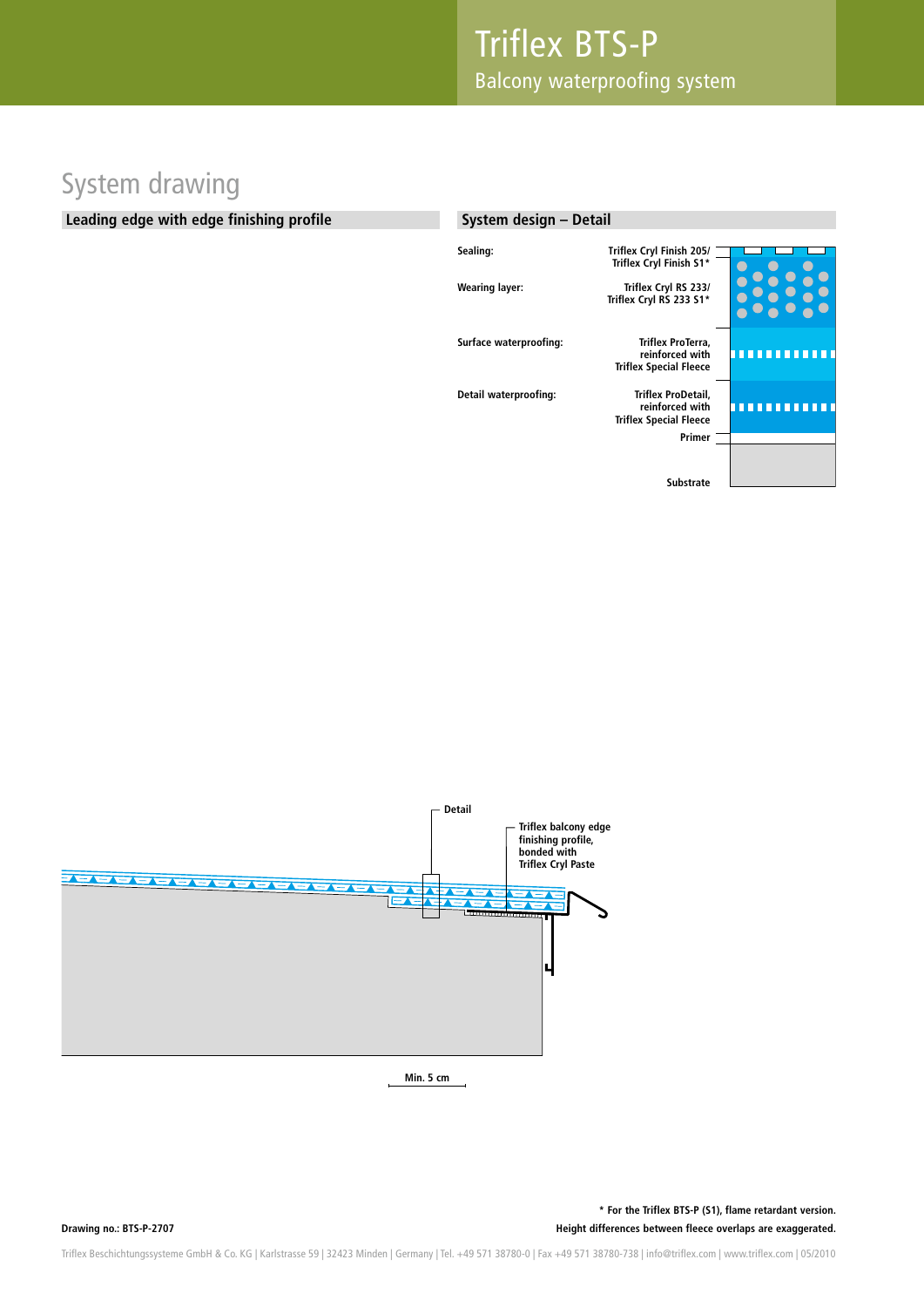### System drawing

#### **Construction joint**

#### **System design – Detail**

| Sealing:               | Triflex Cryl Finish 205/      |  |
|------------------------|-------------------------------|--|
|                        | Triflex Cryl Finish S1*       |  |
|                        |                               |  |
| <b>Wearing layer:</b>  | Triflex Cryl RS 233/          |  |
|                        | Triflex Cryl RS 233 S1*       |  |
|                        |                               |  |
|                        |                               |  |
| Surface waterproofing: | Triflex ProTerra,             |  |
|                        | reinforced with               |  |
|                        | <b>Triflex Special Fleece</b> |  |
|                        |                               |  |
| Detail waterproofing:  | Triflex ProDetail,            |  |
|                        | reinforced with               |  |
|                        | <b>Triflex Special Fleece</b> |  |
|                        | Primer                        |  |
|                        |                               |  |
|                        |                               |  |
|                        | <b>Substrate</b>              |  |
|                        |                               |  |
|                        |                               |  |



**approx. 15 cm**

**Drawing no.: BTS-P-2710**